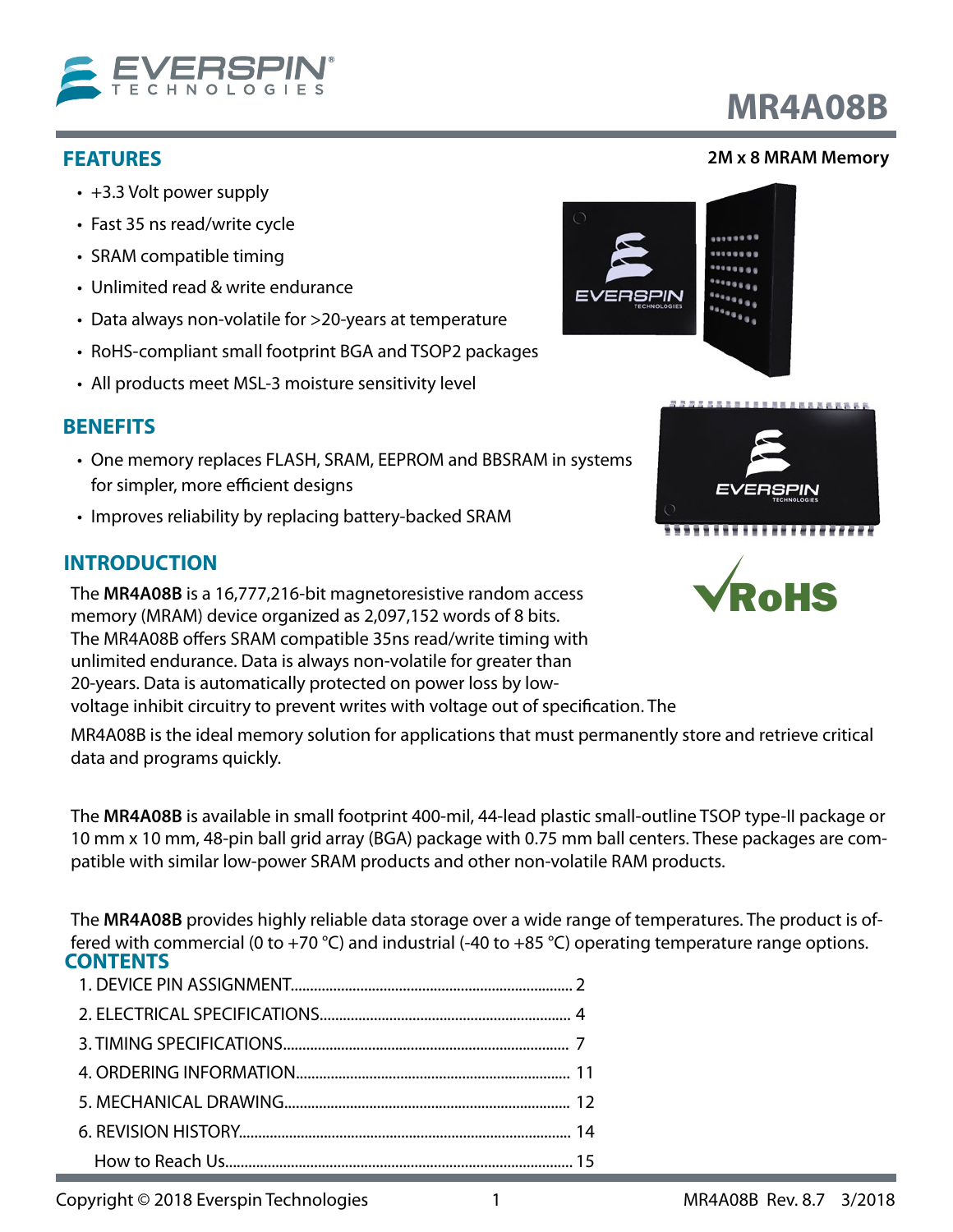## <span id="page-1-0"></span>**1. DEVICE PIN ASSIGNMENT**



#### **Figure 1.1 Block Diagram**

#### **Table 1.1 Pin Functions**

| Signal Name                         | <b>Function</b>      |
|-------------------------------------|----------------------|
| A                                   | Address Input        |
| $\frac{\overline{E}}{\overline{W}}$ | Chip Enable          |
|                                     | Write Enable         |
| $\overline{G}$                      | <b>Output Enable</b> |
| DQ                                  | Data I/O             |
| $V_{DD}$                            | Power Supply         |
| $V_{ss}$                            | Ground               |
| DC                                  | Do Not Connect       |
| NC                                  | No Connection        |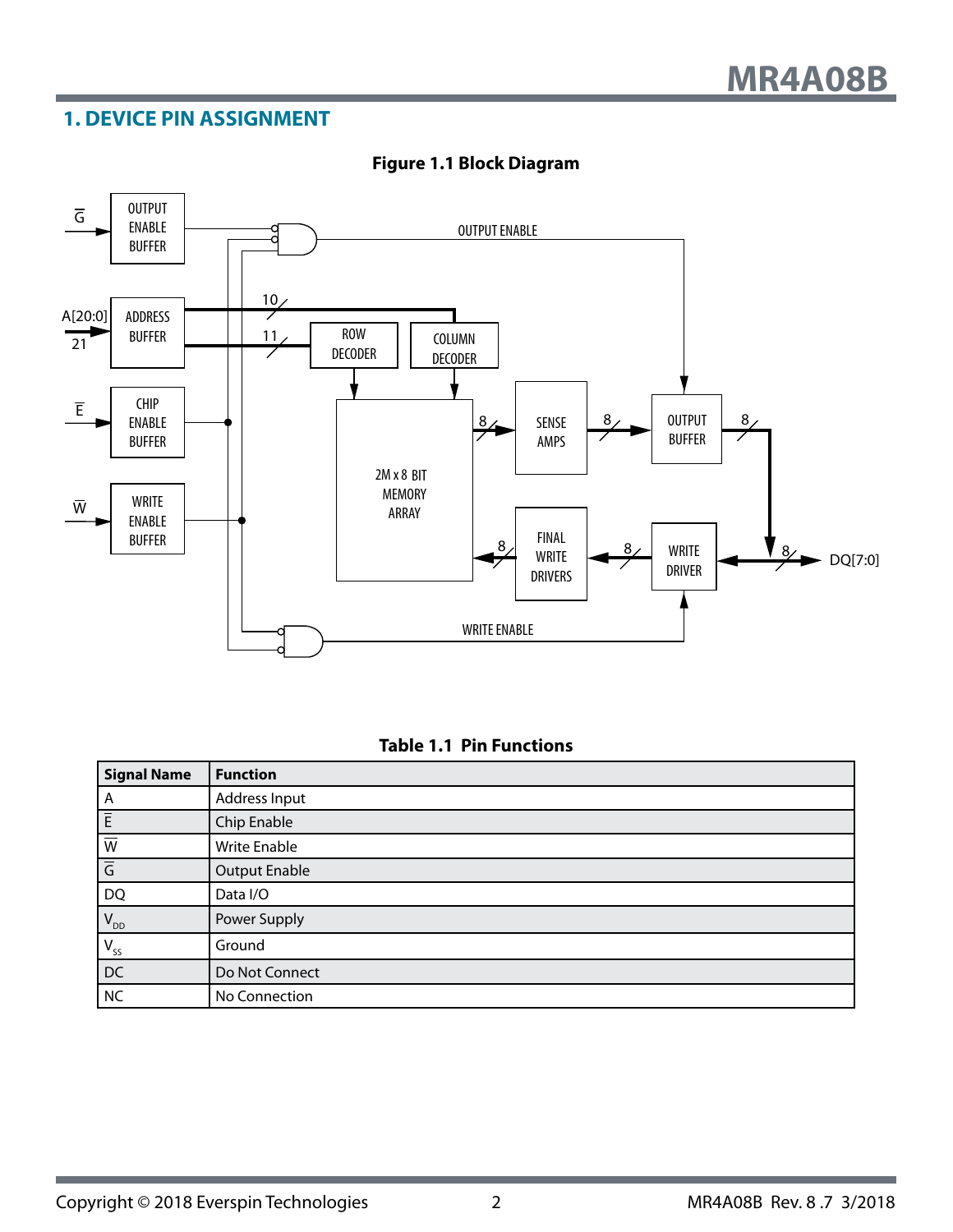

#### **Figure 1.2 Pin Diagrams for Available Packages (Top View)**

**44 Pin TSOP2 48 Pin FBGA**

 $\begin{pmatrix} A_{12} \end{pmatrix}$   $\begin{pmatrix} A_{13} \end{pmatrix}$ 

NC  $(A_{20})$   $(A_{12})$   $(A_{13})$   $(\overline{W})$   $(NC)|$  G

1 2 3 4 5 6

 $DC$   $\overline{G}$   $\overline{A_0}$   $\overline{A_1}$   $\overline{A_2}$ 

 $\left(\overline{DC}\right)$ 

 $(A<sub>17</sub>)$ 

 $(DQ_0)$   $(NC)$   $(A_5)$ 

 $\left(\begin{matrix} 0 & A_3 \end{matrix}\right)$ 

 $\left(\overline{DQ_{1}}\right)$ 

 $A_8$ 

**20**

 $\widehat{\mathsf{V}_{ss}}$ 

 $\widehat{N}$ 

 $\begin{pmatrix} 0 \\ 0 \\ 0 \end{pmatrix}$ 

DQ**<sup>3</sup>**

 $A_{18}$ 

 $\overline{\overline{G}}$   $\overline{(A_0)}$   $\overline{(A_1)}$   $\overline{(A_2)}$   $\overline{(DC)}$  A

 $(A<sub>6</sub>)$   $(NC)$ 

 $\begin{array}{|c|c|c|c|} \hline \text{DQ}_2 & \text{DCC} & \text{A}_{16} & \text{DQ}_6 & \text{V}_{SS} \\\hline \end{array} \left| \begin{array}{c} \text{E} \\ \text{E} \end{array} \right.$ 

 $\left(\begin{matrix} A_7 \end{matrix}\right)$ 

 $(NC)$   $(A_{14})$   $(A_{15})$   $(NC)$   $(DQ_{7})$   $F$ 

 $\begin{array}{cc} A_4 \end{array}$   $\begin{array}{cc} \overline{E} \end{array}$   $\begin{array}{cc} \overline{DC} \end{array}$  B

 $\left[\begin{matrix} 0 & 0 \\ 0 & 0 \\ 0 & 0 \end{matrix}\right]$  C

 $\left(\bigvee_{DD}\right)$  D

 $\left(A_{19}\right)$ 

 $(DQ<sub>5</sub>)$ 

 $\left(\overline{DQ_6}\right)$ 

 $(nC)$ 

 $(A_9)$   $(A_{10})$   $(A_{11})$   $(A_{19})$   $H$ 

| $E^1$ | GI | W <sup>1</sup> | <b>Mode</b>       | V <sub>DD</sub> Current           | $DQ[7:0]^2$                       |
|-------|----|----------------|-------------------|-----------------------------------|-----------------------------------|
|       |    |                | Not selected      | $\frac{1}{5B1}$ / $\frac{1}{5B2}$ | $Hi-Z$                            |
|       |    | Η              | Output disabled   | 'DDR                              | $Hi-Z$                            |
|       |    |                | <b>Byte Read</b>  | DDR <sup>'</sup>                  | $\boldsymbol{\nu}_{\mathsf{Out}}$ |
|       |    |                | <b>Byte Write</b> | 'DDW                              | ์ in                              |

#### **Table 1.2 Operating Modes**

 $<sup>1</sup>$  H = high, L = low, X = don't care</sup>

 $2$  Hi-Z = high impedance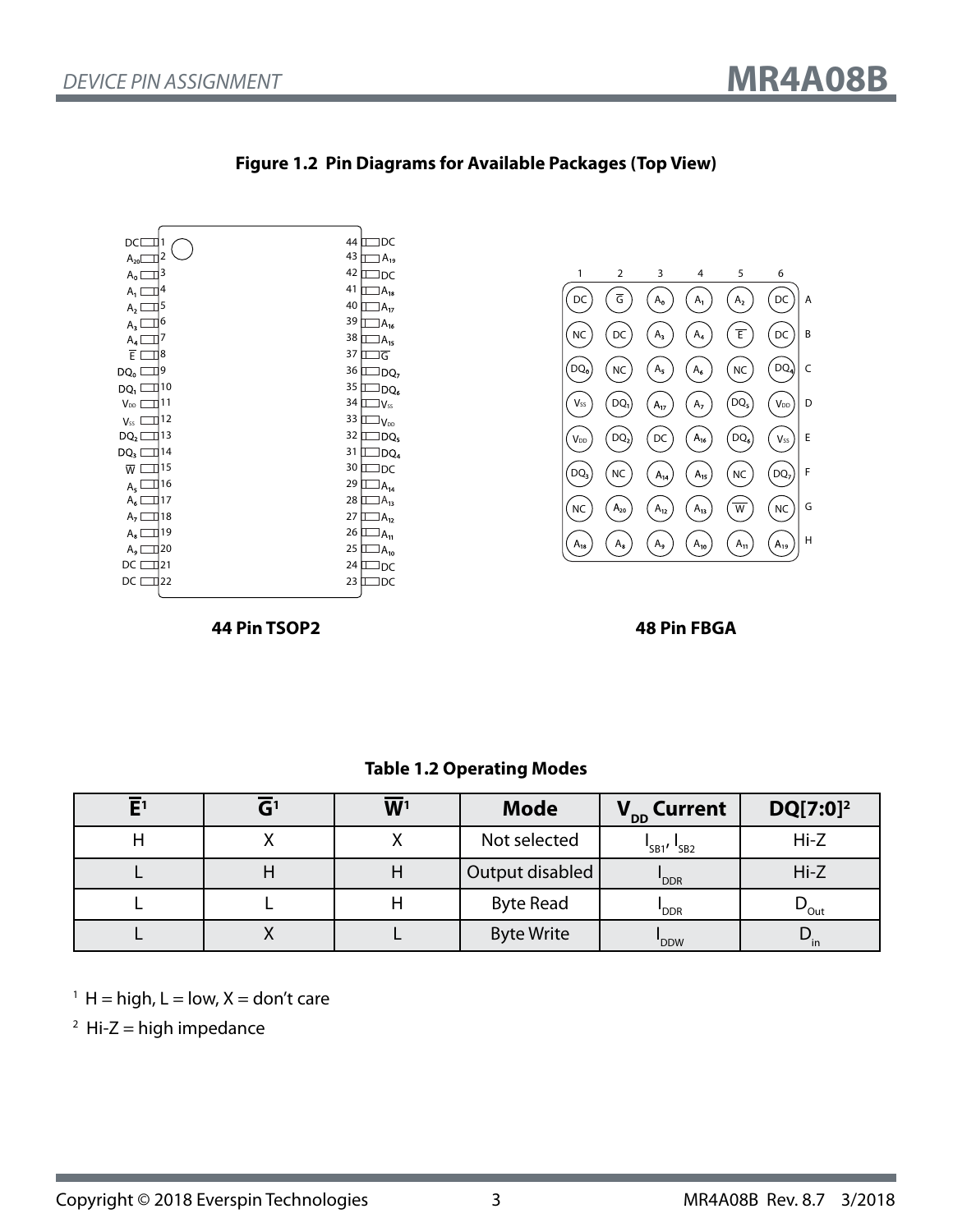## <span id="page-3-0"></span>**2. ELECTRICAL SPECIFICATIONS**

#### **Absolute Maximum Ratings**

This device contains circuitry to protect the inputs against damage caused by high static voltages or electric fields; however, it is advised that normal precautions be taken to avoid application of any voltage greater than maximum rated voltages to these high-impedance (Hi-Z) circuits.

The device also contains protection against external magnetic fields. Precautions should be taken to avoid application of any magnetic field more intense than the maximum field intensity specified in the maximum ratings.

| <b>Parameter</b>                              | <b>Symbol</b>                                   | <b>Value</b>                     | <b>Unit</b>     |
|-----------------------------------------------|-------------------------------------------------|----------------------------------|-----------------|
| Supply voltage <sup>2</sup>                   | $V_{DD}$                                        | $-0.5$ to 4.0                    | ٧               |
| Voltage on any pin <sup>2</sup>               | $V_{\text{IN}}$                                 | -0.5 to $V_{\text{DD}}$ +<br>0.5 | $\vee$          |
| Output current per pin                        | $I_{\text{OUT}}$                                | ±20                              | mA              |
| Package power dissipation <sup>3</sup>        | $P_{D}$                                         | 0.600                            | W               |
| Temperature under bias                        |                                                 |                                  |                 |
| MR4A08B (Commercial)                          |                                                 | $-10$ to 85                      | °C              |
| MR4A08BC (Industrial)                         | $\mathsf{T}_{\scriptscriptstyle\mathsf{BIAS}}$  | -45 to 95                        |                 |
| Storage Temperature                           | $\mathsf{T}_{\mathsf{stg}}$                     | $-55$ to 150                     | $\rm ^{\circ}C$ |
| Lead temperature during solder (3 minute max) | $\mathsf{T}_{\scriptscriptstyle \mathsf{lead}}$ | 260                              | $^{\circ}C$     |
| Maximum magnetic field during write           |                                                 | 8000                             | A/m             |
| MR4A08B (All Temperatures)                    | $H_{\text{max\_write}}$                         |                                  |                 |
| Maximum magnetic field during read or standby | н<br>'max read                                  | 8000                             | A/m             |

#### **Table 2.1 Absolute Maximum Ratings1**

<sup>1</sup> Permanent device damage may occur if absolute maximum ratings are exceeded. Functional operation should be restricted to recommended operating conditions. Exposure to excessive voltages or magnetic fields could affect device reliability.

<sup>2</sup> All voltages are referenced to  $V_{\rm sc}$ .

<sup>3</sup> Power dissipation capability depends on package characteristics and use environment.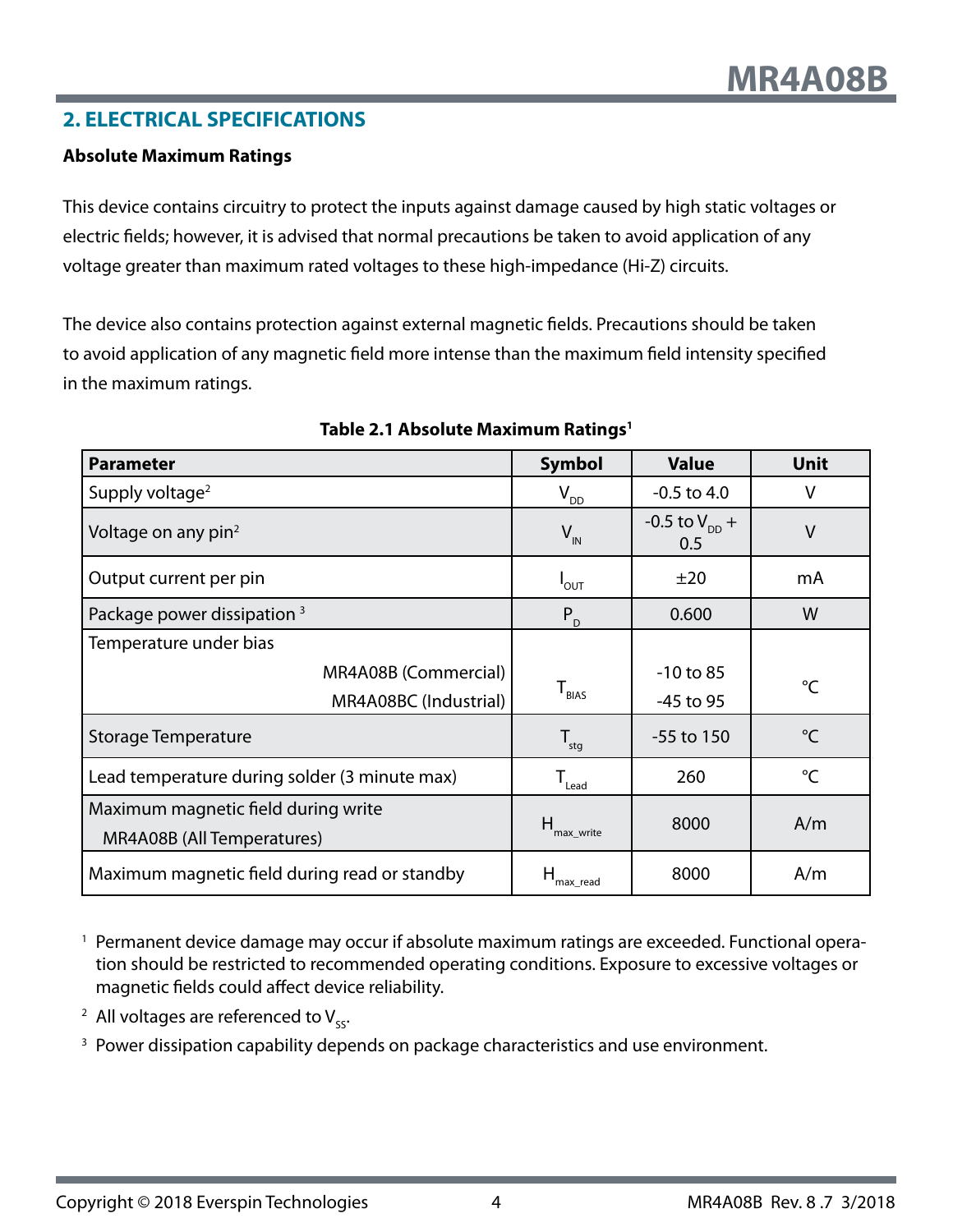| <b>Parameter</b>       | <b>Symbol</b>   | <b>Min</b>       | <b>Typical</b> | <b>Max</b>                  | <b>Unit</b>  |
|------------------------|-----------------|------------------|----------------|-----------------------------|--------------|
| Power supply voltage   | $V_{\rho \rho}$ | 3.0 <sup>1</sup> | 3.3            | 3.6                         | v            |
| Write inhibit voltage  | $V_{Wl}$        | 2.5              | 2.7            | 3.0 <sup>1</sup>            |              |
| Input high voltage     | $V_{\text{H}}$  | 2.2              |                | $V_{DD}$ + 0.3 <sup>2</sup> | $\mathsf{V}$ |
| Input low voltage      | $V_{\parallel}$ | $-0.53$          |                | 0.8                         | V            |
| Temperature under bias |                 |                  |                |                             |              |
| MR4A08B (Commercial)   |                 | $\mathbf 0$      |                | 70                          | °C           |
| MR4A08BC (Industrial)  | $T_{A}$         | $-40$            |                | 85                          |              |
|                        |                 |                  |                |                             |              |

#### **Table 2.2 Operating Conditions**

- 1. There is a 2 ms startup time once V<sub>DD</sub> exceeds V<sub>DD</sub>,(min). See **Power Up and Power Down Sequencing** below.
- 2.  $V_{\text{H}}(\text{max}) = V_{\text{DD}} + 0.3 V_{\text{DC}}$ ;  $V_{\text{H}}(\text{max}) = V_{\text{DD}} + 2.0 V_{\text{AC}}$  (pulse width  $\leq 10$  ns) for  $I \leq 20.0$  mA.
- 3. V<sub>u</sub>(min) = -0.5 V<sub>pc</sub>; V<sub>u</sub>(min) = -2.0 V<sub>Ac</sub> (pulse width ≤ 10 ns) for I ≤ 20.0 mA.

#### **Power Up and Power Down Sequencing**

MRAM is protected from write operations whenever V<sub>DD</sub> is less than V<sub>WI</sub>. As soon as V<sub>DD</sub> exceeds V<sub>DD</sub>(min), there is a startup time of 2 ms before read or write operations can start. This time allows memory power supplies to stabilize.

The  $\overline{E}$  and  $\overline{W}$  control signals should track V<sub>DD</sub> on power up to V<sub>DD</sub>- 0.2 V or V<sub>H</sub> (whichever is lower) and remain high for the startup time. In most systems, this means that these signals should be pulled up with a resistor so that signal remains high if the driving signal is Hi-Z during power up. Any logic that drives E and W should hold the signals high with a power-on reset signal for longer than the startup time.

During power loss or brownout where  $V_{DD}$  goes below  $V_{WD}$ , writes are protected and a startup time must be observed when power returns above  $V_{DD}$ (min).



## **Figure 2.1 Power Up and Power Down Diagram**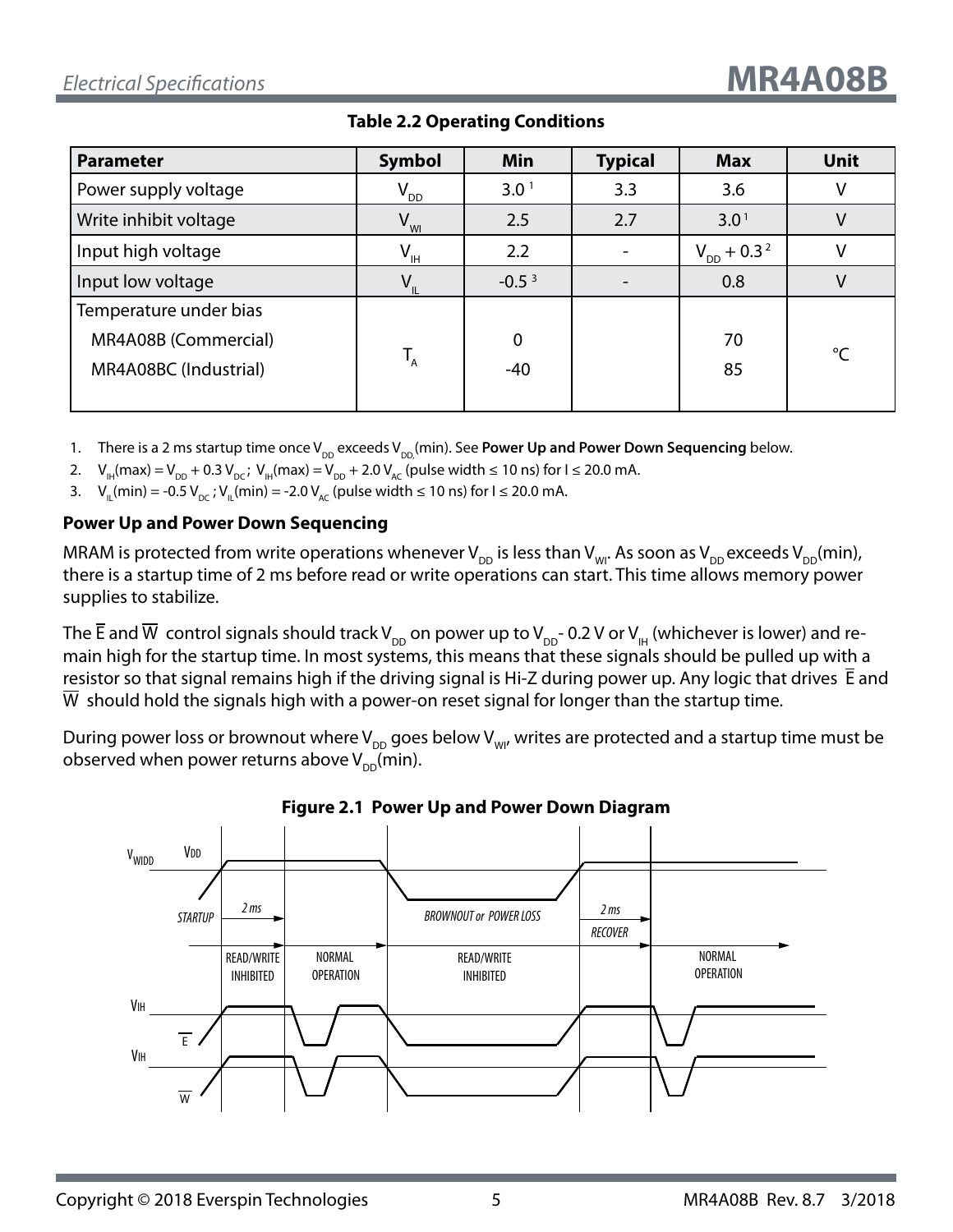**Table 2.3 DC Characteristics**

| Parameter                      | <b>Symbol</b>       | Min                      | <b>Typical</b> | <b>Max</b>         | <b>Unit</b> |
|--------------------------------|---------------------|--------------------------|----------------|--------------------|-------------|
| Input leakage current          | l<br>Ikg(l)         | $\overline{\phantom{a}}$ |                | ±1                 | μA          |
| Output leakage current         | $I_{\text{lkg}(O)}$ |                          |                | ±1                 | μA          |
| Output low voltage             |                     |                          |                |                    |             |
| $(I_{OL} = +4 \text{ mA})$     | $V_{OL}$            |                          |                | 0.4                | $\vee$      |
| $(I_{\odot}$ = +100 µA)        |                     |                          |                | $V_{\rm cc} + 0.2$ |             |
| Output high voltage            |                     |                          |                |                    |             |
| $(I_{OL} = -4 \text{ mA})$     | $V_{OH}$            | 2.4                      |                |                    | $\vee$      |
| $(I_{\text{OL}} = -100 \mu A)$ |                     | $V_{DD}$ - 0.2           |                |                    |             |

## **Table 2.4 Power Supply Characteristics**

| <b>Parameter</b>                                                                                                                      | <b>Symbol</b>    | <b>Typical</b> | <b>Max</b> | Unit |
|---------------------------------------------------------------------------------------------------------------------------------------|------------------|----------------|------------|------|
| AC active supply current - read modes <sup>1</sup><br>$(I_{\text{out}} = 0 \text{ mA}, V_{\text{on}} = \text{max})$                   | <b>DDR</b>       | 60             | 68         | mA   |
| AC active supply current - write modes <sup>1</sup>                                                                                   |                  |                |            |      |
| $(V_{\text{op}}$ = max)                                                                                                               | <b>DDW</b>       | 152            | 180        | mA   |
|                                                                                                                                       |                  |                |            |      |
| AC standby current                                                                                                                    |                  |                |            |      |
| $(V_{\text{DD}}$ = max, $\overline{E} = V_{\text{H}}$ )                                                                               | I <sub>SB1</sub> | 9              | 14         | mA   |
| no other restrictions on other inputs                                                                                                 |                  |                |            |      |
| <b>CMOS standby current</b>                                                                                                           |                  |                |            |      |
| $(\overline{E} \ge V_{\text{op}} - 0.2 V \text{ and } V_{\text{in}} \le V_{\text{sc}} + 0.2 V \text{ or } \ge V_{\text{op}} - 0.2 V)$ | $I_{SB2}$        | 5              | 9          | mA   |
| $(V_{\text{DD}} = \text{max}, f = 0 \text{ MHz})$                                                                                     |                  |                |            |      |

<sup>1</sup> All active current measurements are measured with one address transition per cycle and at minimum cycle time.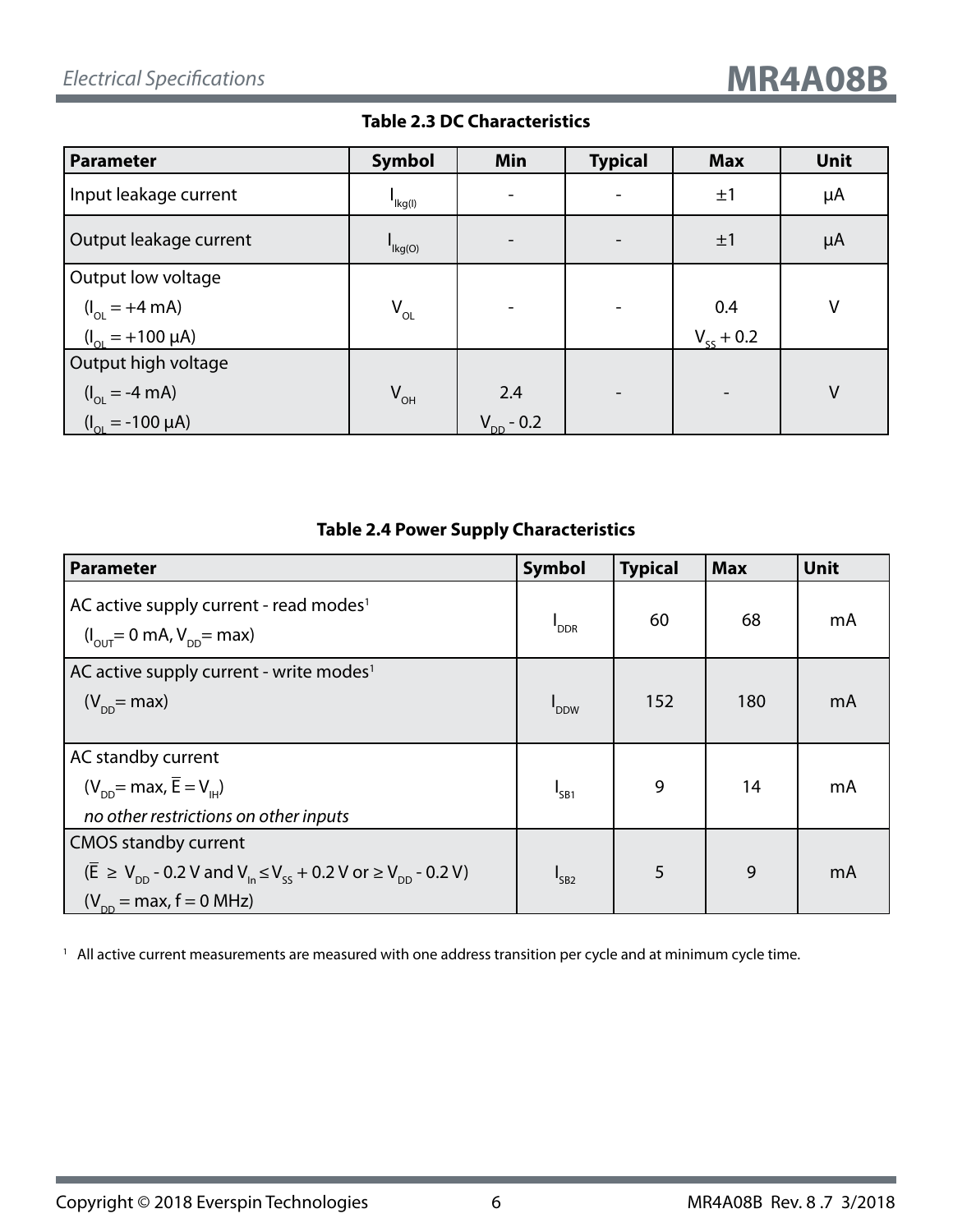## <span id="page-6-0"></span>**3. TIMING SPECIFICATIONS**

#### **Table 3.1 Capacitance1**

| l Parameter               | Symbol              | <b>Typical</b> | <b>Max</b> | Unit |
|---------------------------|---------------------|----------------|------------|------|
| Address input capacitance | $\mathsf{u}$        |                |            | pF   |
| Control input capacitance | $\mathsf{u}$        |                |            | pF   |
| Input/Output capacitance  | $\sim_{\text{I/O}}$ |                |            | рF   |

<sup>1</sup> f = 1.0 MHz, dV = 3.0 V, T<sub>A</sub> = 25 °C, periodically sampled rather than 100% tested.

#### **Table 3.2 AC Measurement Conditions**

| <b>Parameter</b>                                  | <b>Value</b>   | <b>Unit</b> |
|---------------------------------------------------|----------------|-------------|
| Logic input timing measurement reference level    | 1.5            |             |
| Logic output timing measurement reference level   | 1.5            |             |
| Logic input pulse levels                          | 0 or 3.0       |             |
| Input rise/fall time                              |                | ns          |
| Output load for low and high impedance parameters | See Figure 3.1 |             |
| Output load for all other timing parameters       | See Figure 3.2 |             |

### **Figure 3.1 Output Load Test Low and High**



### **Figure 3.2 Output Load Test All Others**

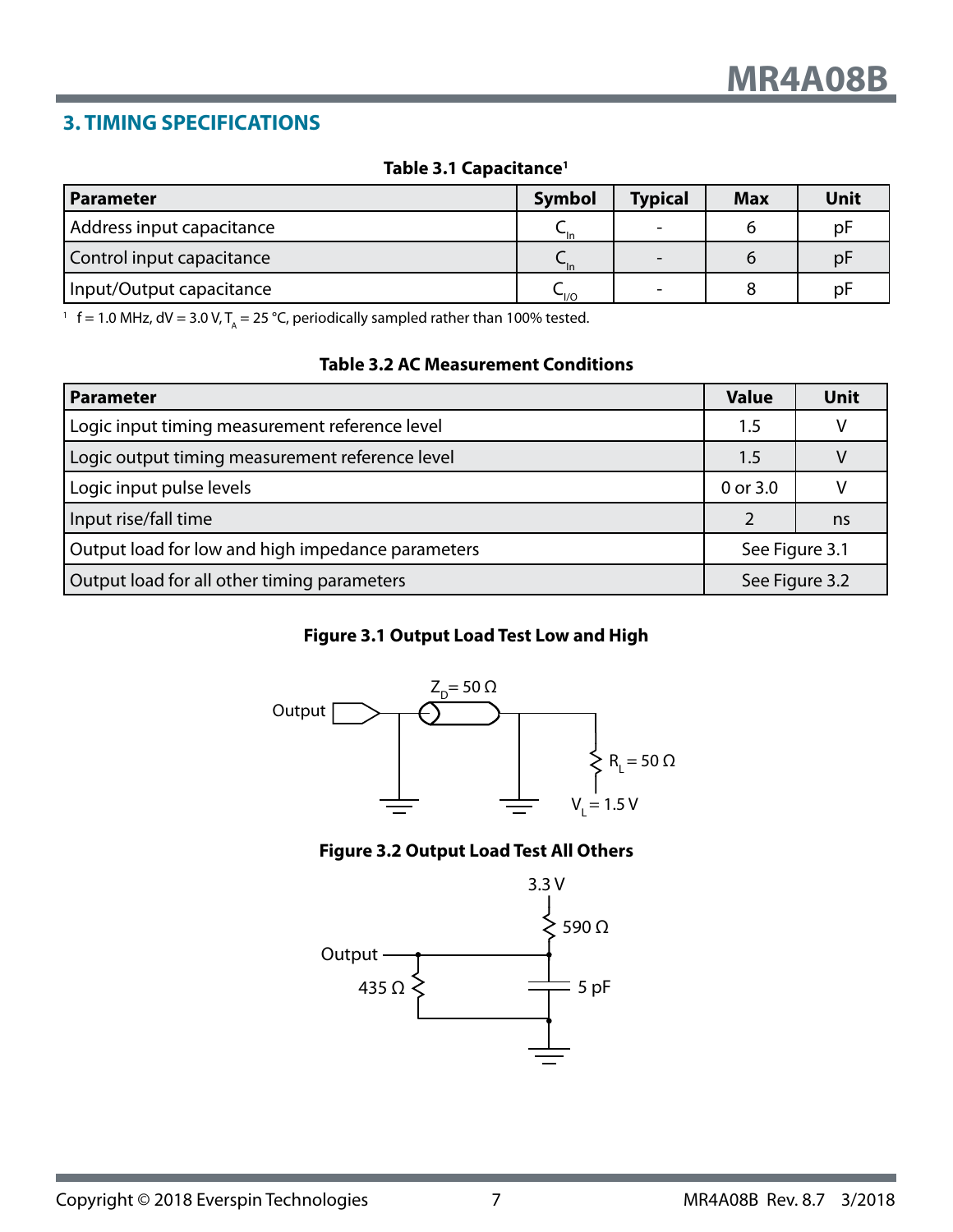#### **Read Mode**

| <b>18016 3.3 Read Cycle Thinny</b>              |                                    |             |            |             |  |  |  |
|-------------------------------------------------|------------------------------------|-------------|------------|-------------|--|--|--|
| <b>Parameter</b>                                | <b>Symbol</b>                      | Min         | <b>Max</b> | <b>Unit</b> |  |  |  |
| Read cycle time                                 | $L$ <sub>AVAV</sub>                | 35          |            | ns          |  |  |  |
| Address access time                             | $t_{AVQV}$                         |             | 35         | ns          |  |  |  |
| Enable access time <sup>2</sup>                 | $\mathsf{t}_{\text{\tiny{ELOV}}}$  |             | 35         | ns          |  |  |  |
| Output enable access time                       | L <sub>GLQV</sub>                  |             | 15         | ns          |  |  |  |
| Output hold from address change                 | $t_{AXQX}$                         | 3           |            | ns          |  |  |  |
| Enable low to output active <sup>3</sup>        | $\mathsf{t}_{\textsf{\tiny ELQX}}$ | 3           |            | ns          |  |  |  |
| Output enable low to output active <sup>3</sup> | $\mathsf{t}_{\mathsf{GLQX}}$       | $\mathbf 0$ |            | ns          |  |  |  |
| Enable high to output Hi-Z <sup>3</sup>         | $t_{EHQZ}$                         | $\mathbf 0$ | 15         | ns          |  |  |  |
| Output enable high to output Hi-Z <sup>3</sup>  | <b>L</b> GHOZ                      | 0           | 10         | ns          |  |  |  |

**Table 3.3 Read Cycle Timing1**

 $1\;\overline{W}$  is high for read cycle. Power supplies must be properly grounded and decoupled, and bus contention conditions must be minimized or eliminated during read or write cycles.

<sup>2</sup> Addresses valid before or at the same time  $\overline{E}$  goes low.

<sup>3</sup> This parameter is sampled and not 100% tested. Transition is measured ±200 mV from the steady-state voltage.



#### **Figure 3.3A Read Cycle 1**

Note: Device is continuously selected ( $\overline{\mathsf{E}} \leq \mathsf{V}_{\mathsf{IL}}, \overline{\mathsf{G}} \leq \mathsf{V}_{\mathsf{IL}}$ ).

#### **Figure 3.3B Read Cycle 2**

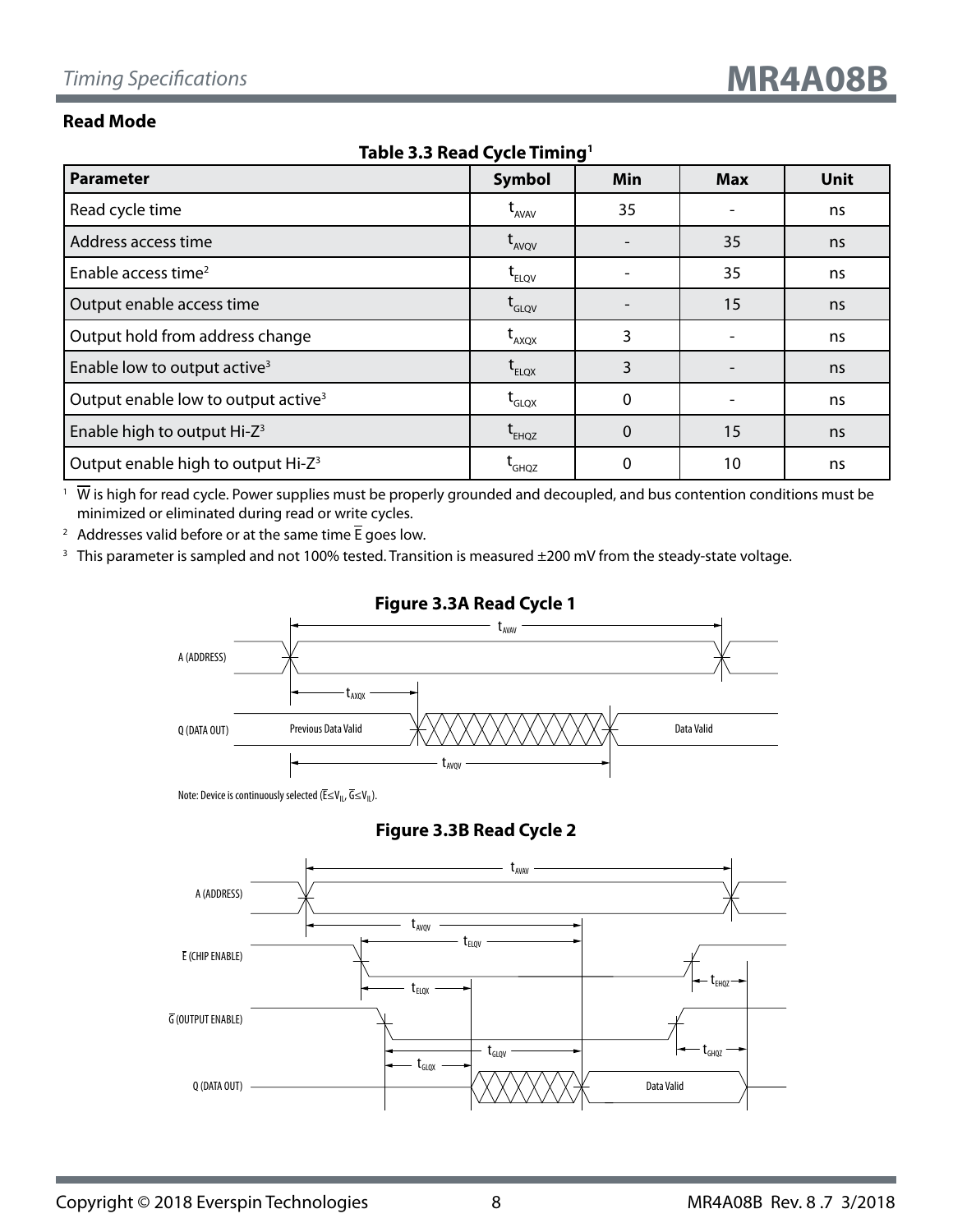| Table 3.4 Write Cycle Timing 1 (W Controlled) <sup>1</sup> |                                                                 |             |            |      |  |  |  |
|------------------------------------------------------------|-----------------------------------------------------------------|-------------|------------|------|--|--|--|
| <b>Parameter</b>                                           | <b>Symbol</b>                                                   | Min         | <b>Max</b> | Unit |  |  |  |
| Write cycle time <sup>2</sup>                              | $t_{AVAV}$                                                      | 35          |            | ns   |  |  |  |
| Address set-up time                                        | $t_{AVWL}$                                                      | $\Omega$    |            | ns   |  |  |  |
| Address valid to end of write (G high)                     | $t_{AVWH}$                                                      | 18          |            | ns   |  |  |  |
| Address valid to end of write (G low)                      | $t_{AVWH}$                                                      | 20          |            | ns   |  |  |  |
| Write pulse width (G high)                                 | $t_{\text{WLWH}}$<br>$\mathsf{t}_{\mathsf{wLEH}}$               | 15          |            | ns   |  |  |  |
| Write pulse width (G low)                                  | $\mathsf{t}_{\scriptscriptstyle \sf WLWH}$<br>$t_{\text{WLEH}}$ | 15          |            | ns   |  |  |  |
| Data valid to end of write                                 | $t_{DVMH}$                                                      | 10          |            | ns   |  |  |  |
| Data hold time                                             | $t_{\text{WHDX}}$                                               | $\mathbf 0$ |            | ns   |  |  |  |
| Write low to data Hi-Z <sup>3</sup>                        | $t_{WLQZ}$                                                      | 0           | 12         | ns   |  |  |  |
| Write high to output active <sup>3</sup>                   | $t_{\text{WHQX}}$                                               | 3           |            | ns   |  |  |  |
| Write recovery time                                        | $\mathsf{t}_{\mathsf{wHAX}}$                                    | 12          |            | ns   |  |  |  |

<sup>1</sup> All write occurs during the overlap of  $\overline{E}$  low and  $\overline{W}$  low. Power supplies must be properly grounded and decoupled and bus contention conditions must be minimized or eliminated during read and write cycles. If  $\overline{G}$  goes low at the same time or after  $\overline{W}$  goes low, the output will remain in a high impedance state. After  $\overline{W}$ ,  $\overline{E}$  or  $\overline{UB}/\overline{LB}$  has been brought high, the signal must remain in steady-state high for a minimum of 2 ns. The minimum time between  $\bar{E}$  being asserted low in one cycle to  $\bar{E}$  being asserted low in a subsequent cycle is the same as the minimum cycle time allowed for the device.

 $2$  All write cycle timings are referenced from the last valid address to the first transition address.

<sup>3</sup> This parameter is sampled and not 100% tested. Transition is measured ±200 mV from the steady-state voltage. At any given voltage or temperature,  $t_{WLOZ}(max) < t_{WHOX}(min)$ 



## **Figure 3.4 Write Cycle Timing 1 (W Controlled)**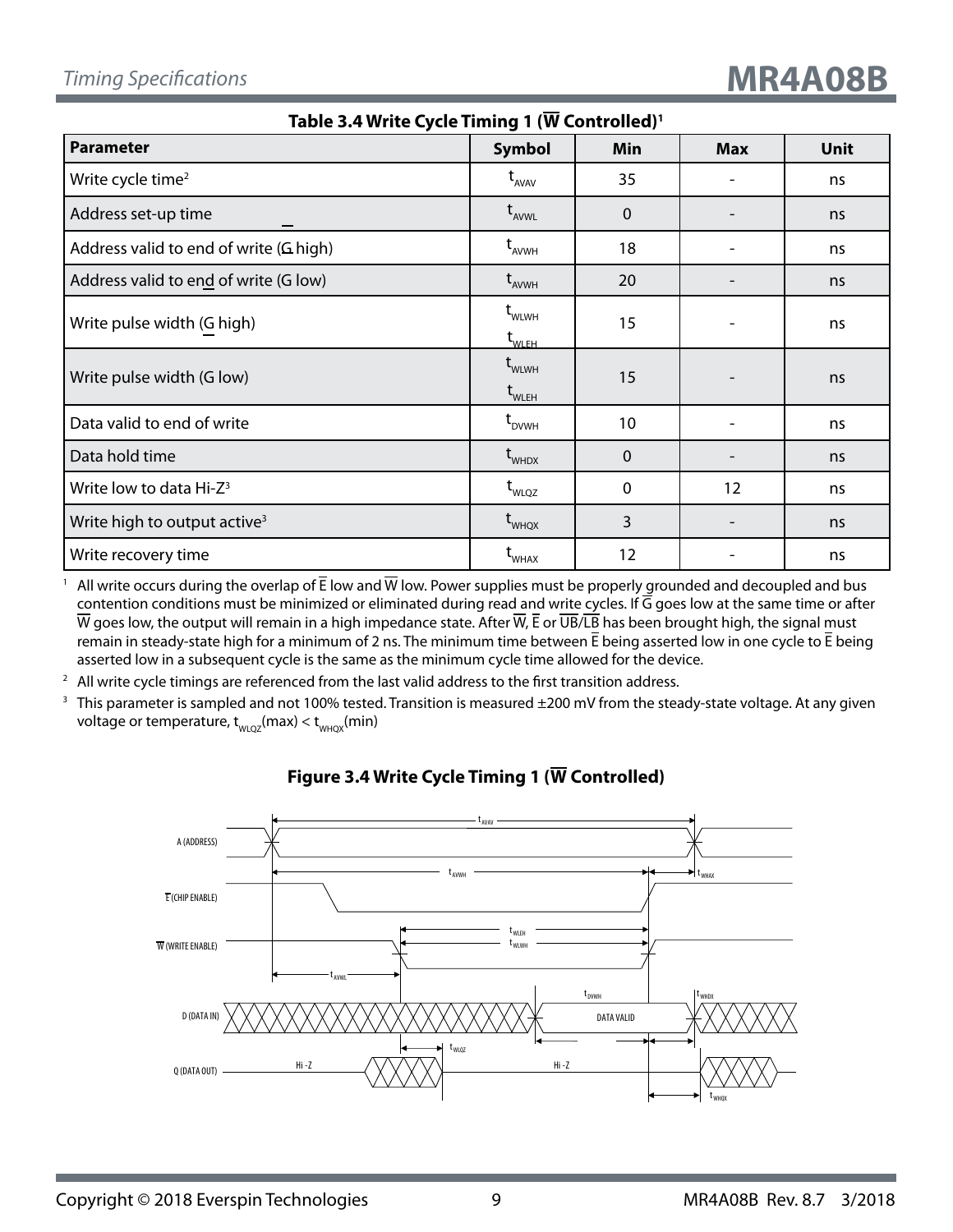| Table 3.5 Write Cycle Timing 2 (E Controlled) <sup>1</sup> |                                                                                                      |              |            |             |  |  |
|------------------------------------------------------------|------------------------------------------------------------------------------------------------------|--------------|------------|-------------|--|--|
| <b>Parameter</b>                                           | <b>Symbol</b>                                                                                        | Min          | <b>Max</b> | <b>Unit</b> |  |  |
| Write cycle time <sup>2</sup>                              | $t_{AVAV}$                                                                                           | 35           |            | ns          |  |  |
| Address set-up time                                        | $\operatorname{t}_{\scriptscriptstyle \sf{AVEL}}$                                                    | $\mathbf{0}$ |            | ns          |  |  |
| Address valid to end of write $(G$ high)                   | $t_{AVEH}$                                                                                           | 18           |            | ns          |  |  |
| Address valid to end of write (G low)                      | $t_{AVEH}$                                                                                           | 20           |            | ns          |  |  |
| Enable to end of write $(G$ high)                          | $t_{ELEH}$<br>$\mathsf{t}_{\text{\tiny{ELWH}}}$                                                      | 15           |            | ns          |  |  |
| Enable to end of write (G low) $3$                         | $\operatorname{\mathsf{t}}_{\scriptscriptstyle\mathsf{ELEH}}$<br>$\mathfrak{t}_{\text{\tiny{ELWH}}}$ | 15           |            | ns          |  |  |
| Data valid to end of write                                 | L <sub>DVEH</sub>                                                                                    | 10           |            | ns          |  |  |
| Data hold time                                             | $t_{EHDX}$                                                                                           | $\mathbf 0$  |            | ns          |  |  |
| Write recovery time                                        | $\mathsf{t}_{\mathsf{EHAX}}$                                                                         | 12           |            | ns          |  |  |

All write occurs during the overlap of  $\bar{E}$  low and  $\bar{W}$  low. Power supplies must be properly grounded and decoupled and bus contention conditions must be minimized or eliminated during read and write cycles. If  $\overline{G}$  goes low at the same time or after  $\overline{W}$  goes low, the output will remain in a high impedance state. After  $\overline{W}$ , E or  $\overline{UB}$  LB has been brought high, the signal must remain in steady-state high for a minimum of 2 ns. The minimum time between  $\bar{E}$  being asserted low in one cycle to  $\bar{E}$  being asserted low in a subsequent cycle is the same as the minimum cycle time allowed for the device.

 $2$  All write cycle timings are referenced from the last valid address to the first transition address.

<sup>3</sup> If  $\bar{E}$  goes low at the same time or after  $\bar{W}$  goes low, the output will remain in a high-impedance state. If  $\bar{E}$  goes high at the same time or before  $\overline{W}$  goes high, the output will remain in a high-impedance state.





Q (DATA OUT)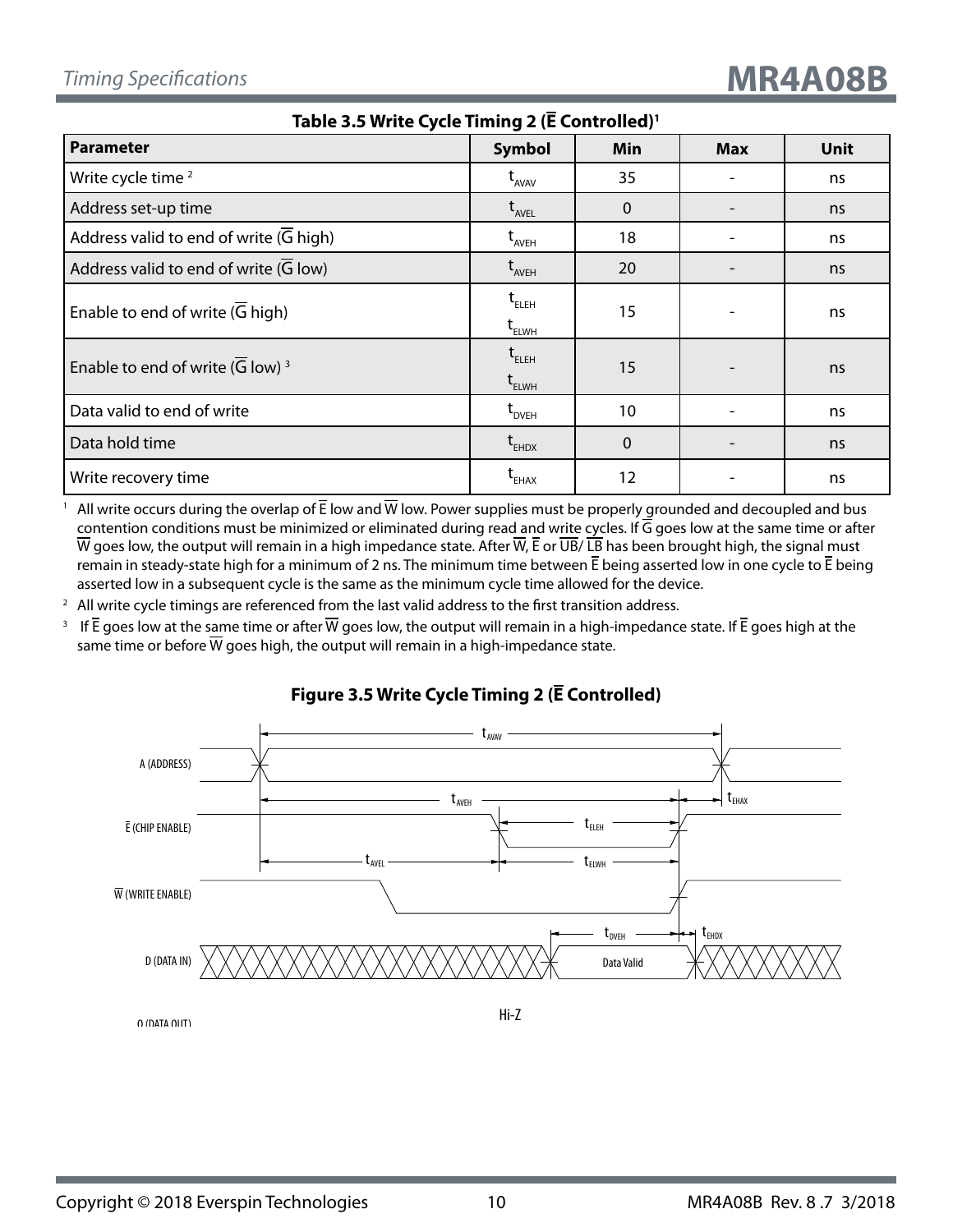## <span id="page-10-0"></span>**4. ORDERING INFORMATION**

| <b>MR</b> | 4 | A | 08 | B |  | <b>YS</b> | 35 | $\mathsf{R}$ |                   |                                                        |
|-----------|---|---|----|---|--|-----------|----|--------------|-------------------|--------------------------------------------------------|
|           |   |   |    |   |  |           |    |              | Carrier           | (Blank = Tray, $R$ = Tape & Reel)                      |
|           |   |   |    |   |  |           |    |              | Speed             | $(35 \text{ ns})$                                      |
|           |   |   |    |   |  |           |    |              | Package           | $(YS = TSOP2, MA = FBGA)$                              |
|           |   |   |    |   |  |           |    |              | Temperature Range |                                                        |
|           |   |   |    |   |  |           |    |              |                   | (Blank = Commercial (0 to $+70^{\circ}$ C),            |
|           |   |   |    |   |  |           |    |              |                   | C = Industrial $(-40 \text{ to } +85^{\circ}\text{C})$ |
|           |   |   |    |   |  |           |    |              | Revision          |                                                        |
|           |   |   |    |   |  |           |    |              |                   | Data Width $(08 = 8$ -Bit)                             |
|           |   |   |    |   |  |           |    |              | Type              | $(A = Asynchronous)$                                   |
|           |   |   |    |   |  |           |    |              | <b>Density</b>    | $(4 = 16Mb)$                                           |
|           |   |   |    |   |  |           |    |              |                   | Magnetoresistive RAM (MR)                              |

## **Figure 4.1 Part Numbering System**

## **Table 4.1 Available Parts**

| <b>Grade</b> | <b>Temp Range</b>      | Package  | <b>Shipping Container</b> | <b>Part Number</b> |
|--------------|------------------------|----------|---------------------------|--------------------|
|              | 0 to $+70^{\circ}$ C   | 44-TSOP2 | <b>Tray</b>               | MR4A08BYS35        |
| Commercial   |                        |          | <b>Tape and Reel</b>      | MR4A08BYS35R       |
|              |                        | 48-BGA   | <b>Tray</b>               | MR4A08BMA35        |
|              |                        |          | <b>Tape and Reel</b>      | MR4A08BMA35R       |
|              | -40 to $+85^{\circ}$ C |          | Tray                      | MR4A08BCYS35       |
| Industrial   |                        | 44-TSOP2 | <b>Tape and Reel</b>      | MR4A08BCYS35R      |
|              |                        |          | <b>Tray</b>               | MR4A08BCMA35       |
|              |                        | 48-BGA   | <b>Tape and Reel</b>      | MR4A08BCMA35R      |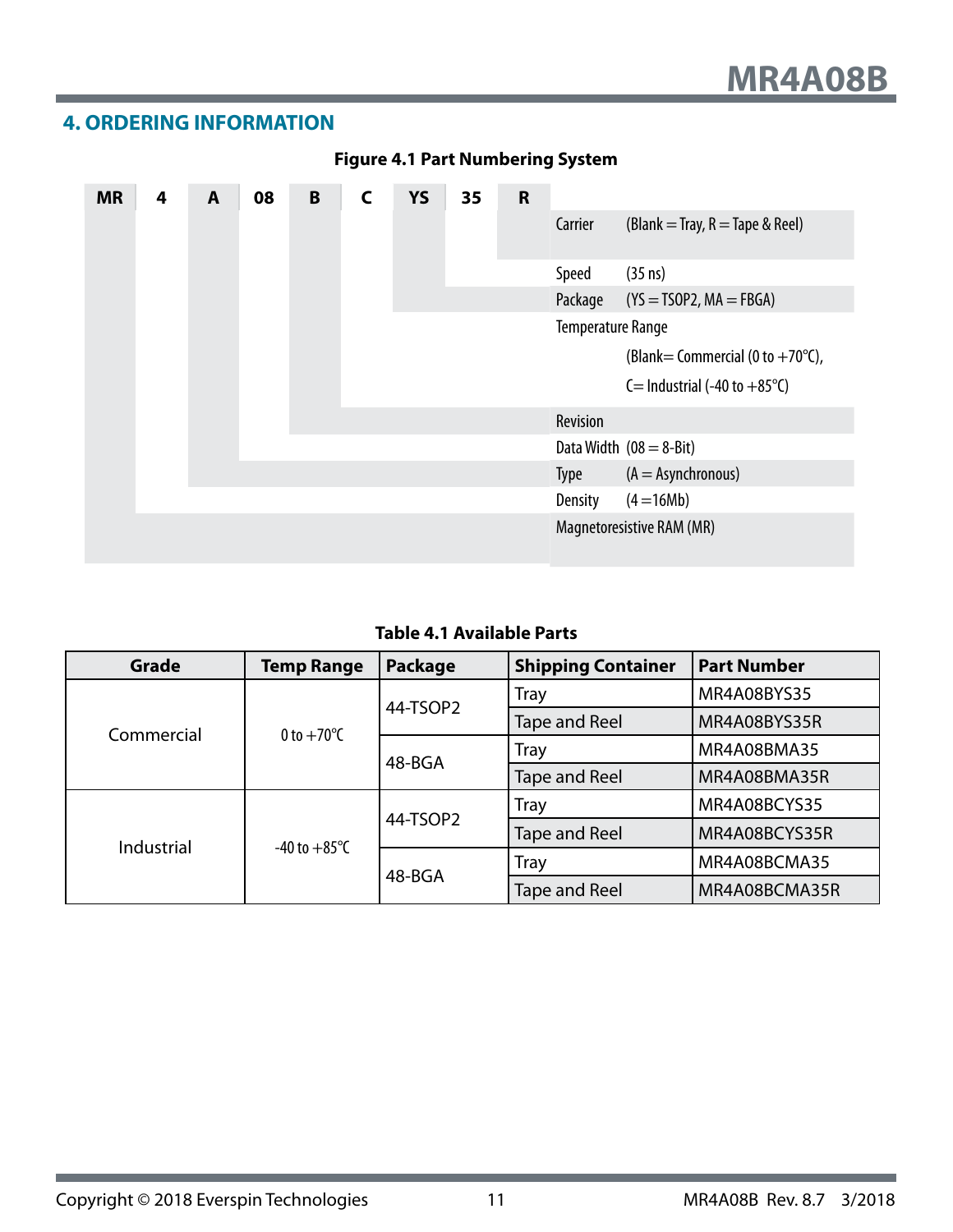## <span id="page-11-0"></span>**5. MECHANICAL DRAWING**







#### **Print Version Not To Scale**

- 1. Dimensions and tolerances per ASME Y14.5M 1994.
- 2. Dimensions in Millimeters.
- $\hat{3}$ . Dimensions do not include mold protrusion.
- $\hat{A}$ . Dimension does not include DAM bar protrusions.

DAM Bar protrusion shall not cause the lead width to exceed 0.58.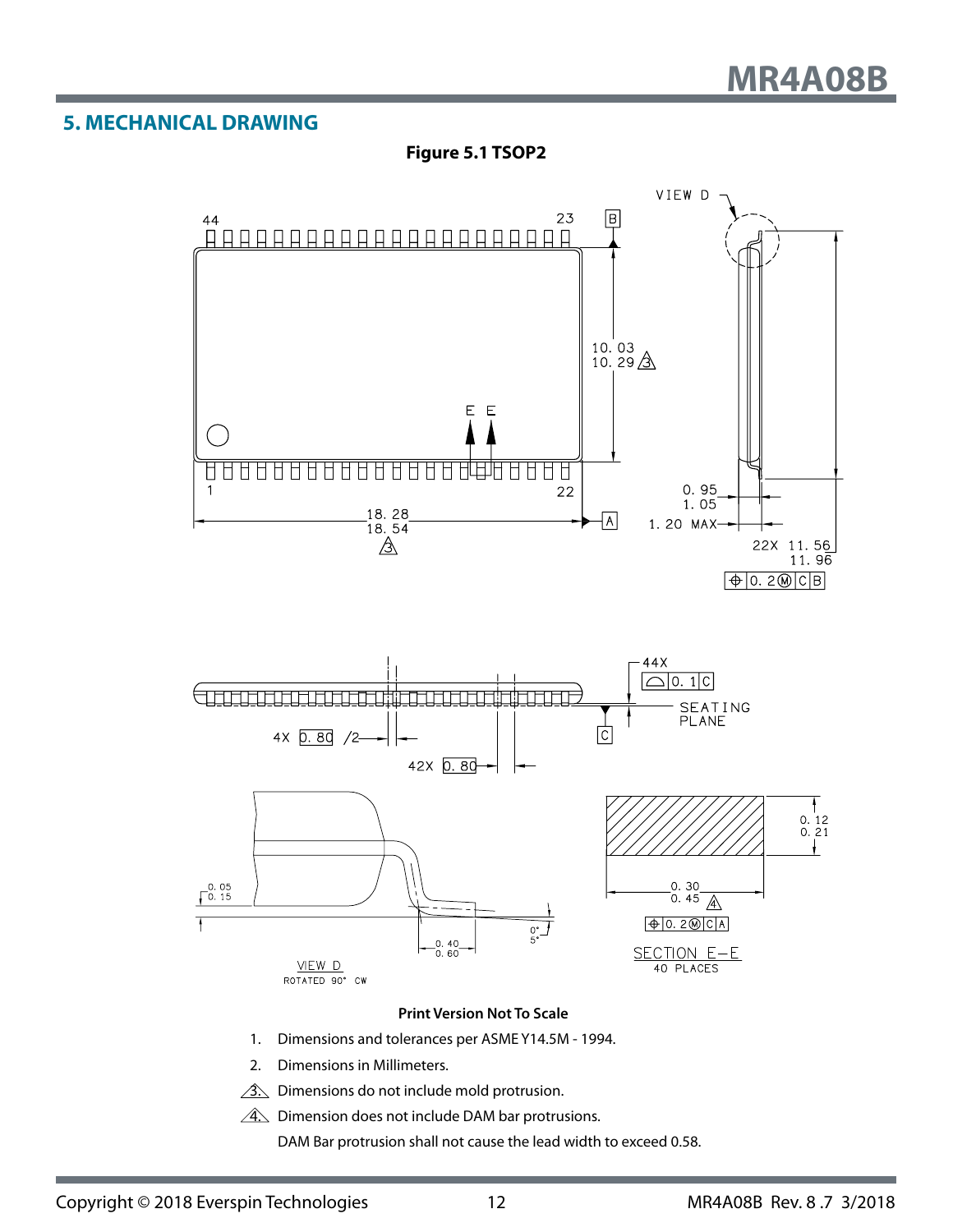#### **Figure 5.2 FBGA**



**Ref Min Nominal Max** A 1.19 1.27 1.35 A1 0.22 0.27 0.32

|                | 0.31      | 0.36     | 0.41 |  |  |  |
|----------------|-----------|----------|------|--|--|--|
|                | 10.00 BSC |          |      |  |  |  |
| F.             | 10.00 BSC |          |      |  |  |  |
| D <sub>1</sub> |           | 5.25 BSC |      |  |  |  |
| E1             |           | 3.75 BSC |      |  |  |  |
| <b>DE</b>      |           |          |      |  |  |  |
| <b>SE</b>      | 0.375 BSC |          |      |  |  |  |
| A              |           | 0.75 BSC |      |  |  |  |

| <b>Ref</b> | <b>Tolerance of, from and position</b> |
|------------|----------------------------------------|
| aaa        | 0.10                                   |
| bbb        | 0.10                                   |
| ddd        | 0.10                                   |
| eee        | 0.15                                   |
| fff        | 0.08                                   |

**Not To Scale**

- 1. Dimensions in Millimeters.
- 2. The 'e' represents the basic solder ball grid pitch.
- $(3.)$  'b' is measurable at the maximum solder ball diameter in a plane parallel to datum C.
- $(4.)$  Dimension 'ddd' is measured parallel to primary datum C.
- $(5.)$  Primary datum C (seating plane) is defined by the crowns of the solder balls.
- 6. Package dimensions refer to JEDEC MO-205 Rev. G.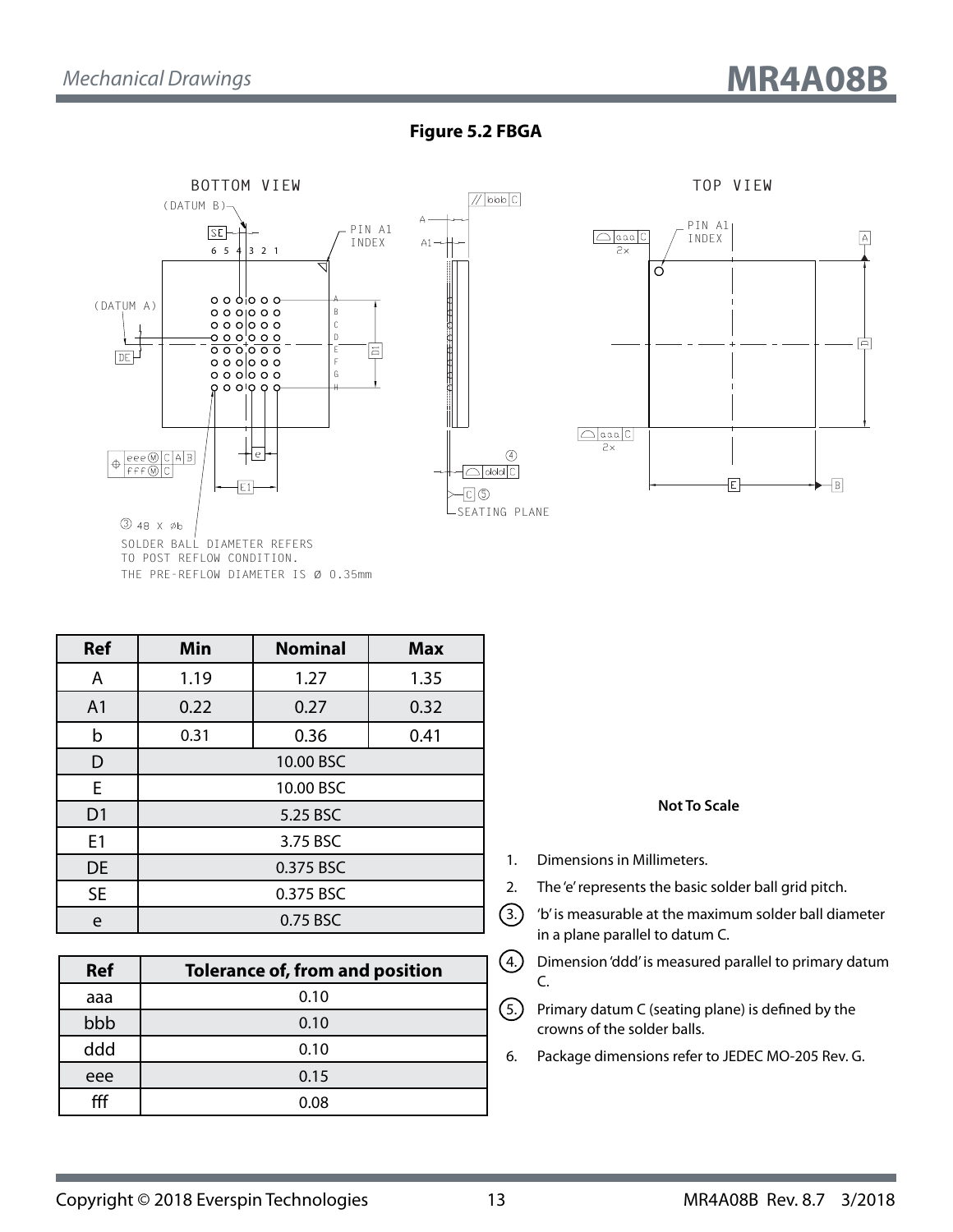## <span id="page-13-0"></span>**6. REVISION HISTORY**

| <b>Revision</b>                 | <b>Date</b>           | <b>Description of Change</b>                                                                 |  |  |
|---------------------------------|-----------------------|----------------------------------------------------------------------------------------------|--|--|
| 1                               | May 29, 2009          | <b>Establish Speed and Power Specifications</b>                                              |  |  |
| $\overline{2}$<br>July 27, 2009 |                       | Increase BGA Package to 11 mm x 11 mm                                                        |  |  |
| 3                               | May 5, 2010           | Changed speed marking and timing specs to 35 ns part. Changed BGA package to<br>10 mm x 10mm |  |  |
| $\overline{4}$                  | Aug 10, 2011          | Max. magnetic field during write $(H_{max \text{ write}})$ increased to 8000 A/m.            |  |  |
| 5                               | March 1, 2012         | Added preliminary information on AEC-Q100 Grade 1.                                           |  |  |
| 6                               | September 20,<br>2013 | Replaced missing $V_{OH}$ specification line in Table 2.3.                                   |  |  |
| $\overline{7}$                  | April 25, 2014        | AEC-Q100 removed until qualified product is available.                                       |  |  |
| 8                               | September 17,<br>2014 | 48-BGA package options moisture sensitivity level upgraded to MSL-5.                         |  |  |
| 8.1                             | May 19, 2015          | Revised Everspin contact information.                                                        |  |  |
| 8.2                             | June 11, 2015         | Corrected Japan Sales Office telephone number.                                               |  |  |
| 8.3                             | July 29, 2015         | Minor correction to the 'ddd' tolerance value for the BGA Package (Note 4.)                  |  |  |
| 8.4                             | March 11, 2016        | The BGA package moisture sensitivity level rating is changed to MSL-6 in Table 4.1.          |  |  |
| 8.5                             | November 22,<br>2016  | The BGA package moisture sensitivity level rating is changed to MSL-5 in Table 4.1.          |  |  |
| 8.6                             | May 9, 2017           | The BGA package moisture sensitivity level is upgraded to MSL-3                              |  |  |
| 8.7                             | March 23, 2018        | <b>Updated the Contact Us table</b>                                                          |  |  |